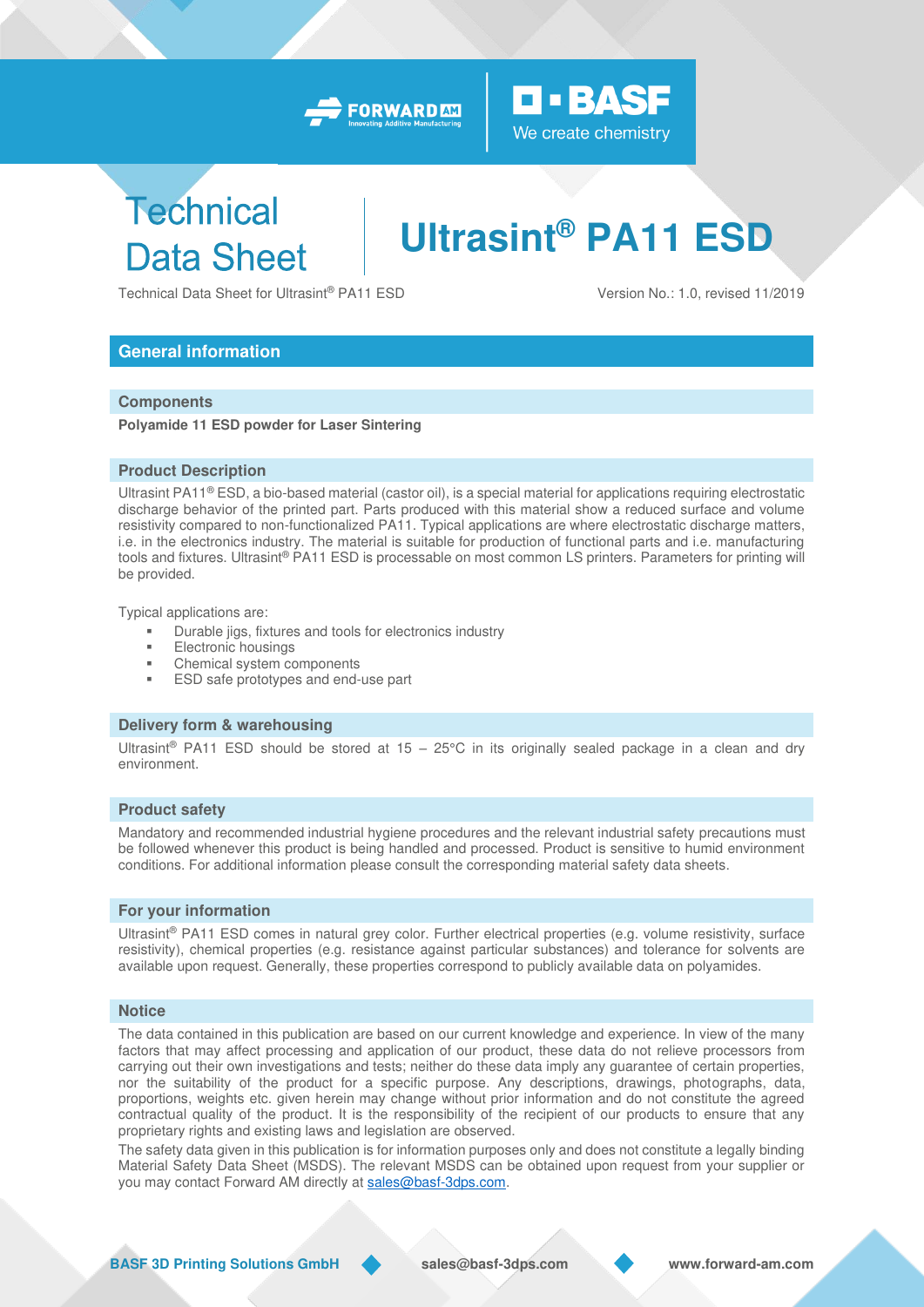



Technical Data Sheet for Ultrasint® PA11 ESD Version No.: 1.0, revised 11/2019

| General Properties                             | <b>Test Method</b>         | <b>Typical Values</b> |
|------------------------------------------------|----------------------------|-----------------------|
| Bulk Density / kg/m <sup>3</sup>               | DIN EN ISO 60              | 460                   |
| Printed Part Density / kg/m <sup>3</sup>       | <b>DIN EN ISO 1183-1</b>   | 1070                  |
| Mean particle size d50 / µm                    | <b>Laser Diffraction</b>   | 40-50                 |
| Melting Temperature / °C                       | ISO 11357 (10 K/min)       | 204                   |
| Crystallization Temperature / °C               | ISO 11357 (10 K/min)       | 162                   |
| Melt Volume Flow Rate / cm <sup>3</sup> /10min | ISO 1133 (220 °C, 2.16 kg) | 20                    |

| <b>Thermal Properties</b>             | <b>Test Method</b> | Typical Values <sup>1</sup> |
|---------------------------------------|--------------------|-----------------------------|
| HDT/A $(1.8 \text{ MPa}) / ^{\circ}C$ | ISO 75-2           | 111                         |
| HDT/B (0.45 MPa) / °C                 | <b>ISO 75-2</b>    | 186                         |
| Vicat/A $(10 N) / °C$                 | <b>ISO 306</b>     | 192                         |
| Vicat/B $(50 N) / °C$                 | <b>ISO 306</b>     | 183                         |

| <b>Electrical Properties</b>              | <b>Test Method</b> | <b>Typical Values</b><br>(X-direction) | <b>Typical Values</b><br>(Z-direction) |
|-------------------------------------------|--------------------|----------------------------------------|----------------------------------------|
| Specific volume resistivity / $\Omega$ cm | IEC 62631-3-1      | $2.3 \cdot 10^{6}$                     | $2.1 \cdot 10^{5}$                     |
| Specific surface resistivity / $\Omega$   | IEC 62631-3-2      | $1.3 \cdot 10^{4}$                     | $3.4 \cdot 10^{4}$                     |

| <b>Mechanical Properties</b>                           | <b>Test Method</b> | <b>Typical Values</b><br>X-direction |                   | <b>Typical Values</b><br>Z-direction |                   |
|--------------------------------------------------------|--------------------|--------------------------------------|-------------------|--------------------------------------|-------------------|
|                                                        |                    | Drv <sup>1</sup>                     | Cond <sup>2</sup> | Drv <sup>1</sup>                     | Cond <sup>2</sup> |
| Tensile Strength / MPa                                 | ISO 527-2 (23° C)  | 65                                   | 55                | 55                                   | 47                |
| Tensile Modulus / MPa                                  | ISO 527-2 (23° C)  | 3150                                 | 2300              | 2150                                 | 1550              |
| Tensile Elongation at break / %                        | ISO 527-2 (23°C)   | 20                                   | 22                | 23                                   | 31                |
| Tensile Strength / MPa                                 | ISO 527-2 (80°C)   | 38                                   | 34                | 30                                   | 27                |
| Tensile Modulus / MPa                                  | ISO 527-2 (80°C)   | 900                                  | 800               | 550                                  | 500               |
| Tensile Elongation at break / %                        | ISO 527-2 (80°C)   | 37                                   | 35                | 49                                   | 46                |
| Flexural Modulus / MPa                                 | DIN EN ISO 178     | 3050                                 | 2550              | 2100                                 | 1650              |
| Charpy Impact Strength (notched) / kJ/m <sup>2</sup>   | ISO 179-1          | 6.6                                  | 7.3               | 4.7                                  | 5.3               |
| Charpy Impact Strength (unnotched) / kJ/m <sup>2</sup> | <b>ISO 179-1</b>   | 80                                   | 101               | 90                                   | 107               |
| Izod Impact Strength (notched) / kJ/m <sup>2</sup>     | <b>ISO 180</b>     | 7.0                                  | 7.9               | 5.0                                  | 5.5               |
| Izod Impact Strength (unnotched) / kJ/m <sup>2</sup>   | <b>ISO 180</b>     | 67                                   | 81                | 58                                   | 83                |

**BASF 3D Printing Solutions GmbH sales@basf-3dps.com www.forward-am.com** 

\_\_\_\_\_\_\_\_\_\_\_\_\_\_\_\_\_\_\_\_\_\_\_\_\_\_\_\_\_\_\_\_\_\_\_\_\_\_\_\_\_\_\_\_\_\_\_\_\_\_\_\_\_\_\_